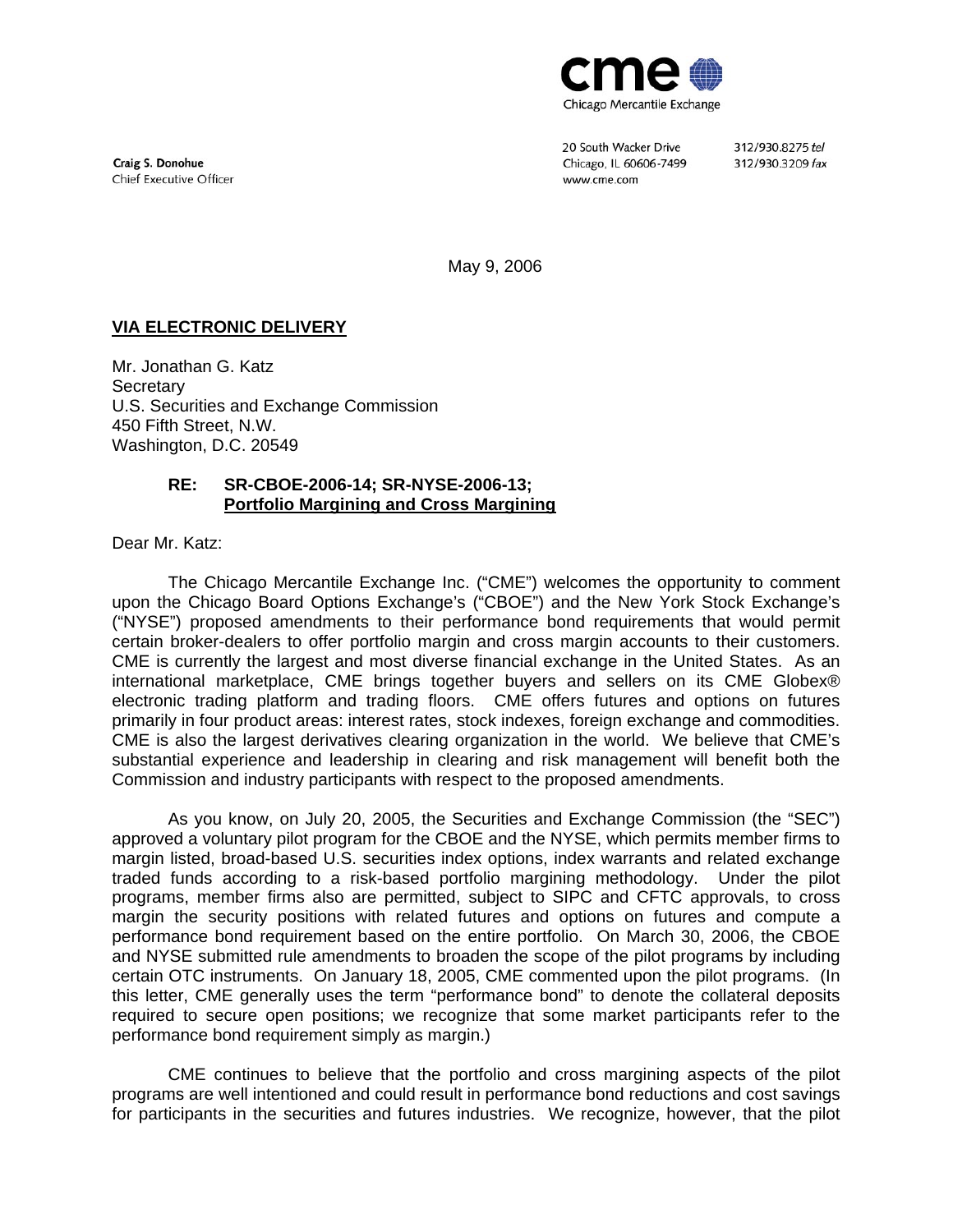programs have stalled and the real benefits of the original proposals have not been realized due to various regulatory uncertainties or perceived regulatory conflicts. While progress has been encouraging, we believe that the SEC, the NYSE and the CBOE should act more urgently to ensure that portfolio and cross margin treatment in the U.S. reflects global standards and promotes efficient market growth.

CME is uniquely qualified to discuss portfolio margining and particularly cross-margining. Since 1988, CME has been an industry leader in the move to portfolio margining with the development of CME SPAN**®**. The SPAN margining algorithm allows for more efficient use of capital as opposed to strategy-based systems by assessing the true risk of portfolios that may have futures, cash and option products combined. SPAN accomplishes this assessment by viewing the possible profits and losses of a portfolio over a number of wide-ranging scenarios and determining the worst loss to be the margin requirement for that portfolio. Such a recognition of proper offsets, while still identifying the overall risk in the portfolio, has made SPAN the leading portfolio margining tool. SPAN is now used by more than 50 exchanges and clearing organizations throughout the world, as reflected on Exhibit A, for both security and futures products and is viewed by many as the preeminent portfolio-based margining methodology. Based upon the value and acceptance of SPAN, SPAN currently accounts for approximately 96% of global security futures volume and, with respect to equity options, is used by such large exchanges as Euronext.liffe (Paris), the Osaka Stock Exchange, the Toyko Stock Exchange, the National Stock Exchange of India, the Bombay Stock Exchange and the London Clearinghouse.

CME has also led the derivatives industry in establishing cross-margining agreements with other leading clearing houses. Our cross-margining agreements reduce capital costs for clearing firms and customers. These agreements allow an individual clearing organization to recognize a clearing firm's open positions at other participating clearing organizations, and clearing firms are able to offset risks of positions held at one clearing organization against those held at other participating clearing organizations. As you know, such an arrangement reduces the need for collateral deposits by the clearing firm. For example, our cross-margining program with the Options Clearing Corporation reduced performance bond requirements for our members by approximately \$1.3 billion a day in the fourth quarter of 2005. We have implemented cross-margining arrangements with the Fixed Income Clearing Corporation ("FICC"), formerly the Government Securities Clearing Corporation, LCH.Clearnet Group for positions at Euronext.liffe and the New York Mercantile Exchange ("NYMEX").

CME's cross-margin programs consist of both "one pot" arrangements (with the OCC) and "two pot" arrangements (with the FICC, LCH/LIFFE and NYMEX). In a one pot arrangement, collateral is held in a jointly controlled bank account and custody account and daily payments are netted to a single payment to or from the clearing member and the joint account of the two clearing houses that simultaneously settles its obligations with both. Daily cash settlements of option premium, futures variation payments, exercise settlement amounts and "original" margin are netted and paid by a member into a joint bank account or from a joint bank account to a member. Cash settlements between clearing organizations are made separately and netted across all clearing members having cross-margin accounts.

The one pot approach generally provides the most optimal level of economic risk offsets, but it also includes certain costs or complications, including the need to establish clarity around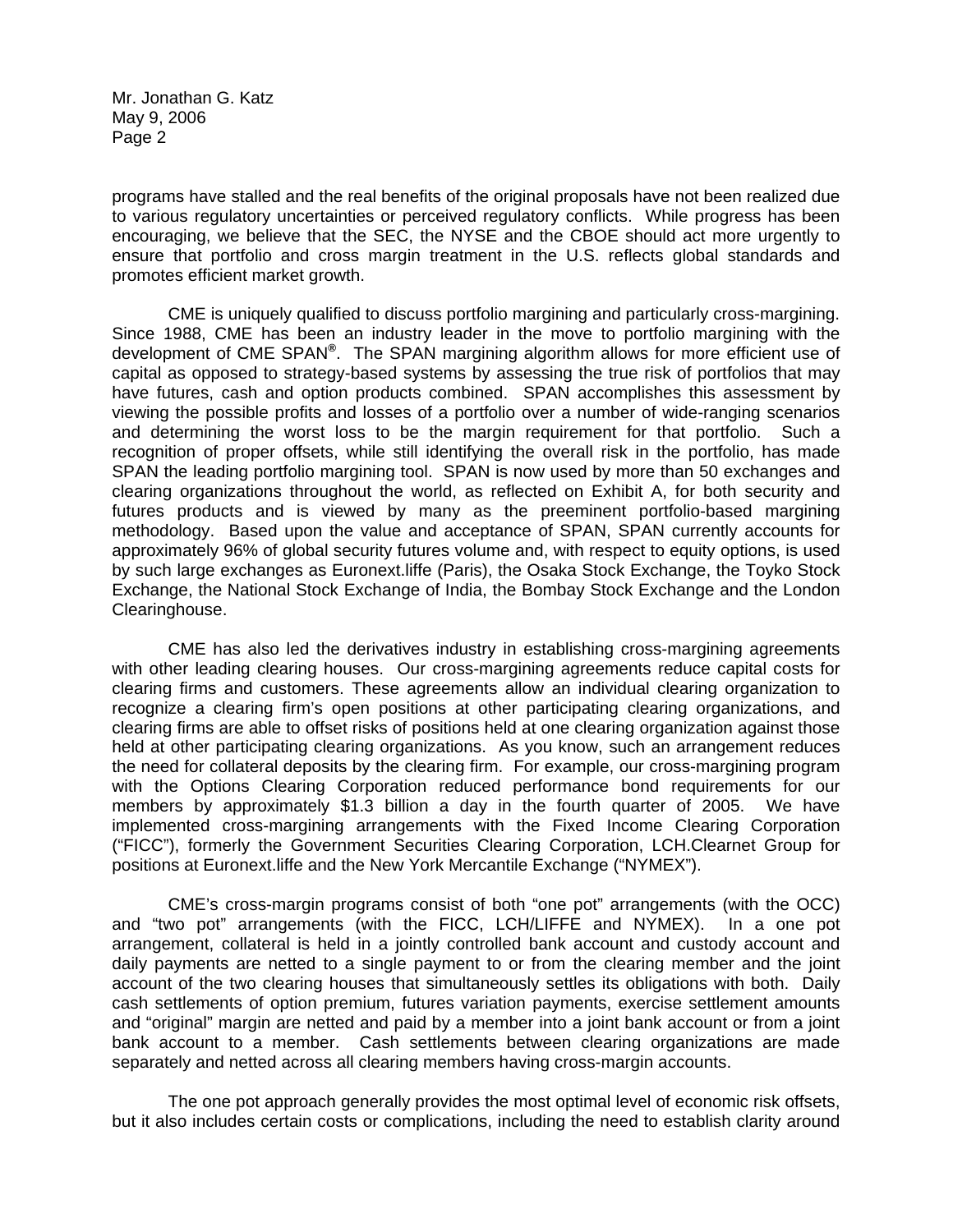a single regulatory, capital, customer protection and bankruptcy scheme, which CME believes will be difficult to achieve. In addition, the one pot approach carries with it significant operational impacts for the participating clearing members and the end users.

In a two pot approach, there is no sharing of collateral between clearing organizations in a single account. Instead, each clearing organization guarantees the member's obligations to the other clearing organization with respect to the performance bond reduction resulting from the cross margining agreement. The guarantees between clearing organizations do not represent a significant risk because of the protections provided in the legal agreements that must be executed by the clearing organizations and the participants in the cross margin programs. This kind of cooperation and coordination should be encouraged in the global financial marketplace. In addition, because each clearing organization can run its existing settlement cycles, member firms do not need to implement any new operational procedures and each clearing organization can manage its own collateral deposits on its own.

The two pot approach provides less optimal recognition of economic risk offsets at the clearing level than a one pot approach. There would not necessarily be a similar impact at the customer account level given the proper prioritization of risk offset calculations. However, a two pot approach more easily accommodates differences in customer protection mechanisms, capital requirement structures, and is operationally transparent to both clearing members and the end users. A two pot methodology also provides greater certainty around the application of bankruptcy provisions. To the extent that clearing participants are willing to bear some additional operational cost, setting the positions subject to a two pot cross margining process aside in separate clearing level accounts with each participating clearing organization allows for an evaluation of risk offsets that more closely approximates those available under a one pot approach.

Having developed and implemented both one pot and two pot cross margining arrangements, CME believes that there are benefits to both approaches. However, given the current stalemate involving the pilot programs, CME would be in favor of a two pot approach to cross margining and portfolio margining with respect to the pilot programs.

The goal of the two pot approach would be to allow one pot to hold security related positions subject to security law and SIPC protections while the other pot would hold futures related positions and be subject to the Commodity Exchange Act and CFTC segregation protections. While some industry participants have argued that the full benefits of cross margining are not achieved through a two pot approach, such an approach certainly provides more benefits to participants than are currently available.

The two pot approach to cross margining can offer a number of distinct advantages to the *status quo* and the one-pot approach. They include:

• Performance bond reductions: Participants in a cross margining program are able to enjoy significant performance bond reductions through offsetting positions that are cleared at two different organizations. Through existing two-pot programs, accounts that have offsetting positions in highly correlated products are still able to achieve performance bond reductions via recognized spreads agreed to by the clearing organizations.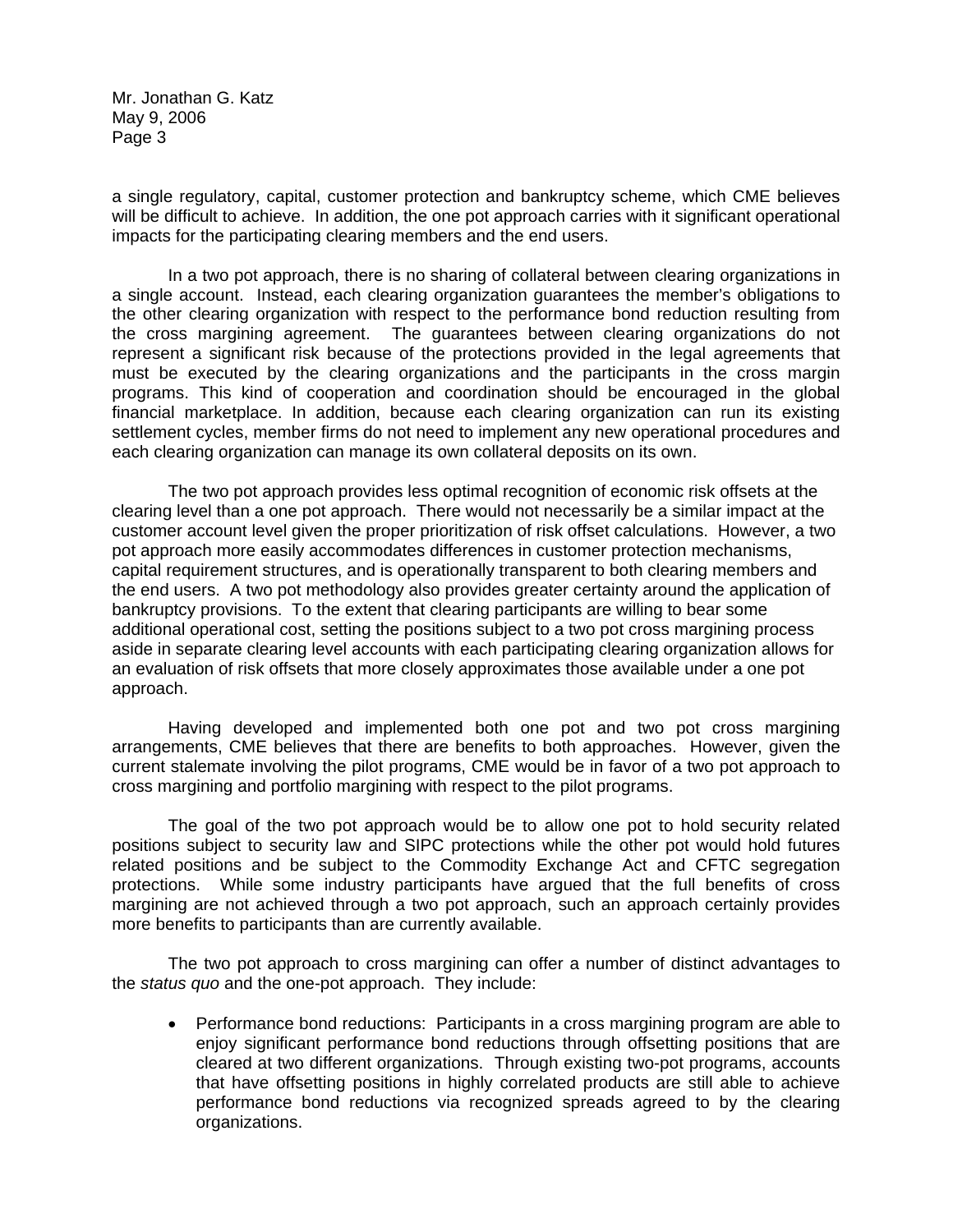- Regulatory Clarity: The two-pot approach already crosses different regulatory jurisdictions in the U.S. and outside the U.S. It allows products to continue to be appropriately margined under the rules and regulations that are in existence under each regulatory regime. By not imposing different rules on a market, each regulator can take comfort in its current practices for regulating intermediaries and safeguarding customer accounts. This approach is also likely to hasten the approval process by the regulatory authorities.
- Operational Efficiency: Since the positions and collateral are held separately at clearing organizations, there is no need to identify positions and bring them into a separate one pot account requiring separate collateral from existing positions that are not cross marginable. Current account structures could continue to exist with little added programming costs and greater operational ease while still allowing for significant performance bond reductions.

The participants in the futures and securities industries could benefit financially from the CBOE and the NYSE's pilot programs, as discussed above, if there was greater interest and participation within the industries. In order to generate greater participation in the pilot programs, we urge the CFTC and the SEC to find common ground with respect to portfolio margining and cross margining.

CME believes that an important first step in such a compromise would be for the two pot approach to cross margining to be accepted by the CFTC and the SEC with respect to the pilot programs discussed above and for the regulatory agencies to continue discussing portfolio margining and cross margining in an effort to resolve regulatory issues. CME would be pleased to participate in any such discussions and also provide our own experiences and insights regarding cross margining and portfolio margining.

If you have any questions or comments, please do not hesitate to contact me, Kim Taylor, President and Managing Director of the CME Clearinghouse, at (312) 930-3156, or Matthew Kluchenek, Director and Associate General Counsel, at (312) 338-2861.

Very truly yours,

Craig S. Dous live

Craig Donohue

cc: Mr. Ananda Radhakrishnan Director, Division of Clearing and Intermediary Oversight Commodity Futures Trading Commission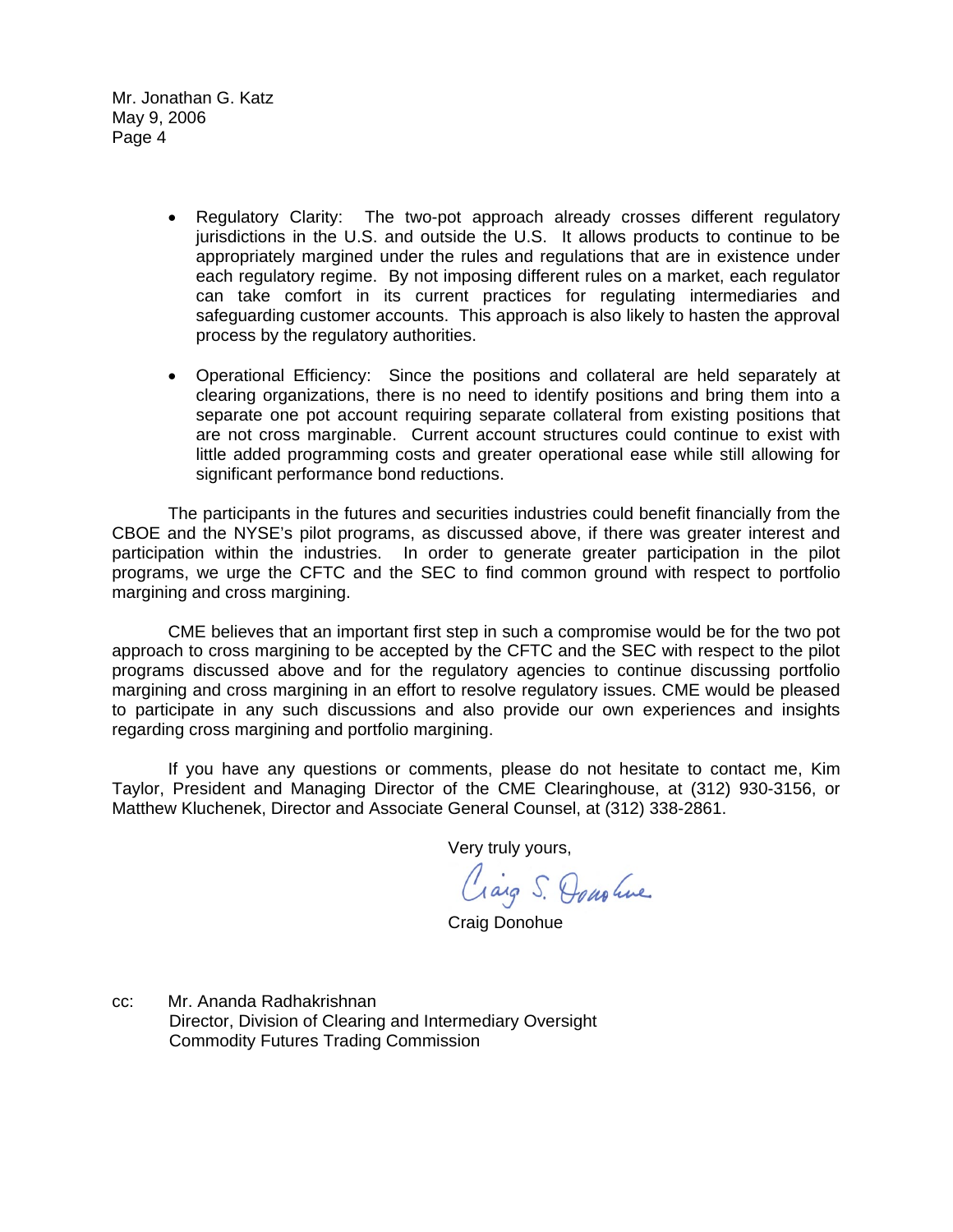# **Exhibit A**

# **Exchanges and Clearing Organizations That Use CME SPAN® (as of October, 2005)**

#### **In the USA:**

- 1) Chicago Mercantile Exchange Inc.
- 2) Chicago Board of Trade
- 3) Mid-America Commodity Exchange
- 4) Board of Trade Clearing Corp.
- 5) OneChicago, LLC
- 6) U.S. Futures Exchange, LLC
- 7) CBOE Futures Exchange, LLC
- 8) Chicago Climate Exchange
- 9) New York Mercantile Exchange
- 10) New York Board of Trade
- 11) New York Clearing Corp.
- 12) Nasdaq Liffe Markets, LLC
- 13) Kansas City Board of Trade
- 14) KCBOT Clearing Corp.
- 15) Minneapolis Grain Exchange
- 16) EnergyClear
- 17) BrokerTec
- 18) BrokerTec Clearing

## **In Canada:**

- 19) Canadian Derivatives Clearing Corp.
- 20) Winnipeg Commodity Exchange

## **In Europe:**

- 21) London International Financial Futures Exchange
- 22) London Metal Exchange
- 23) International Petroleum Exchange
- 24) London Clearing House
- 25) Euronext (MATIF was the original licensee)
- 26) Clearnet SA
- 27) KELER (Budapest)
- 28) BAT Budapesti Arutozsde (Budapest Commodities Exchange)
- 29) BET Budapesti Ertektoszde (Budapest Stock Exchange)
- 30) KDPW SA, or Polish National Depository for Securities
- 31) NOS (Oslo) Norsk Opsjonssentral AS (NOS)
- 32) Nord Pool The Nordic Power Exchange
- 33) Eurex Clearing AG
- 34) MICEX